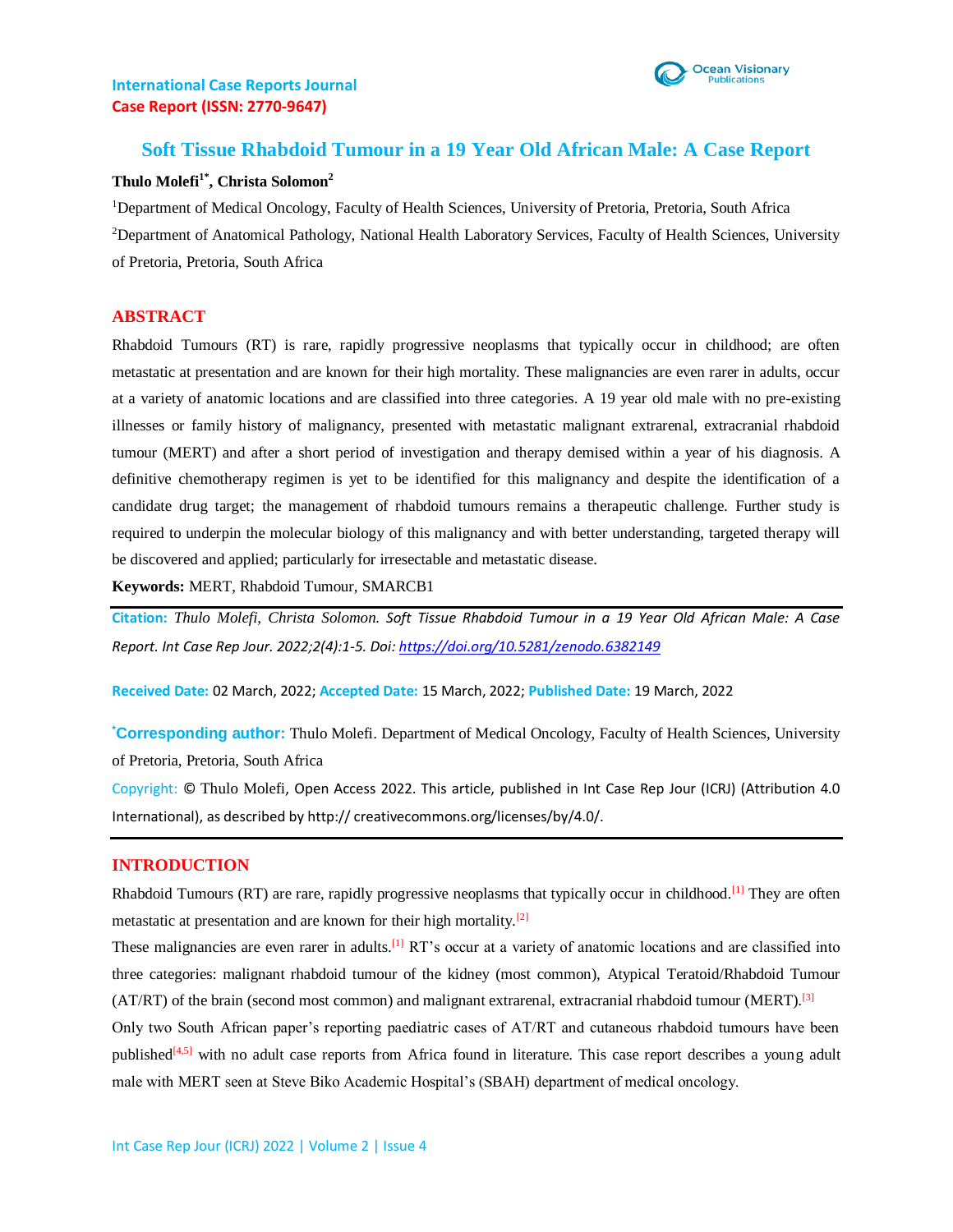



### **CASE REPORT**

A 19 year old male with no pre-existing illnesses or family history of malignancy, was referred to SBAH's department of medical oncology after incomplete resection of a right thigh mass 9 months earlier.

At presentation he had a ECOG performance state (PS) of 2 with a body mass index of 17.1 kg/m<sup>2</sup>. He had rib and pelvic bone pain, local recurrence in his right upper thigh (9x11cm mass), a mass on his upper back (6x6cm), a perianal mass (8x8cm) and localised rib tenderness at his lower left hemithorax.

A Positron Emission Tomography-Computed Tomography (PET/CT) 2 months prior to presentation documented tumour recurrence at his right thigh, increased uptake in multiple lymph node regions (inguinal, iliac, paraaortic, paratracheal, precarinal and hilar) with additional metastases to his bones ( $7<sup>th</sup>$  left rib, L4 vertebrae) and pleura. The resection specimen consisted of a polypoid, tan-white mass measuring 8x7x2.9cm surfaced by skin. The specimen weighed 96g. Areas of haemorrhage could be seen.

Light microscopy yielded a fairly circumscribed, nonencapsulated and multinodular tumour involving the dermis and extending into the deep subcutaneous tissue and peripheral excision margins.

The tumour was composed of a solid proliferation of polygonal cells with prominent rhabdoid features. The vesicular nuclei were eccentric and nucleoli prominent. The abundant cytoplasm was brightly eosinophilic and numerous atypical mitoses could be identified. Multinucleated giant cells as well as evidence fresh and old hemorrhage were noted.

No clear line of differentiation could be established as the tumour proved positive for EMA, CK7 (patchy), FLI1 and CD99 only.

A pancytokeratin (AE1/AE3), TLE1, desmin, myogenin, myoD1, S100, HMB45, melanA, SOX10, CD34, CD31, factor VIII, CD138, CD56, MUM1 and SMA proved negative.

The tumor cells showed loss of expression of the SMARCB1 protein (INI1).

The cytomorphology and immunohistochemical profile were in keeping with a Malignant Extrarenal Rhabdoid Tumour (MERT).

Two weeks after his initial visit, he was started on combination chemotherapy with adriamycin ( $30g/m^2$ , day 1) and ifosfamide  $(3750mg/m<sup>2</sup>)$  with mesna renoprotection on a day 1 and 2 schedule per cycle, and zolendronate to reduce the risk of skeletal related events.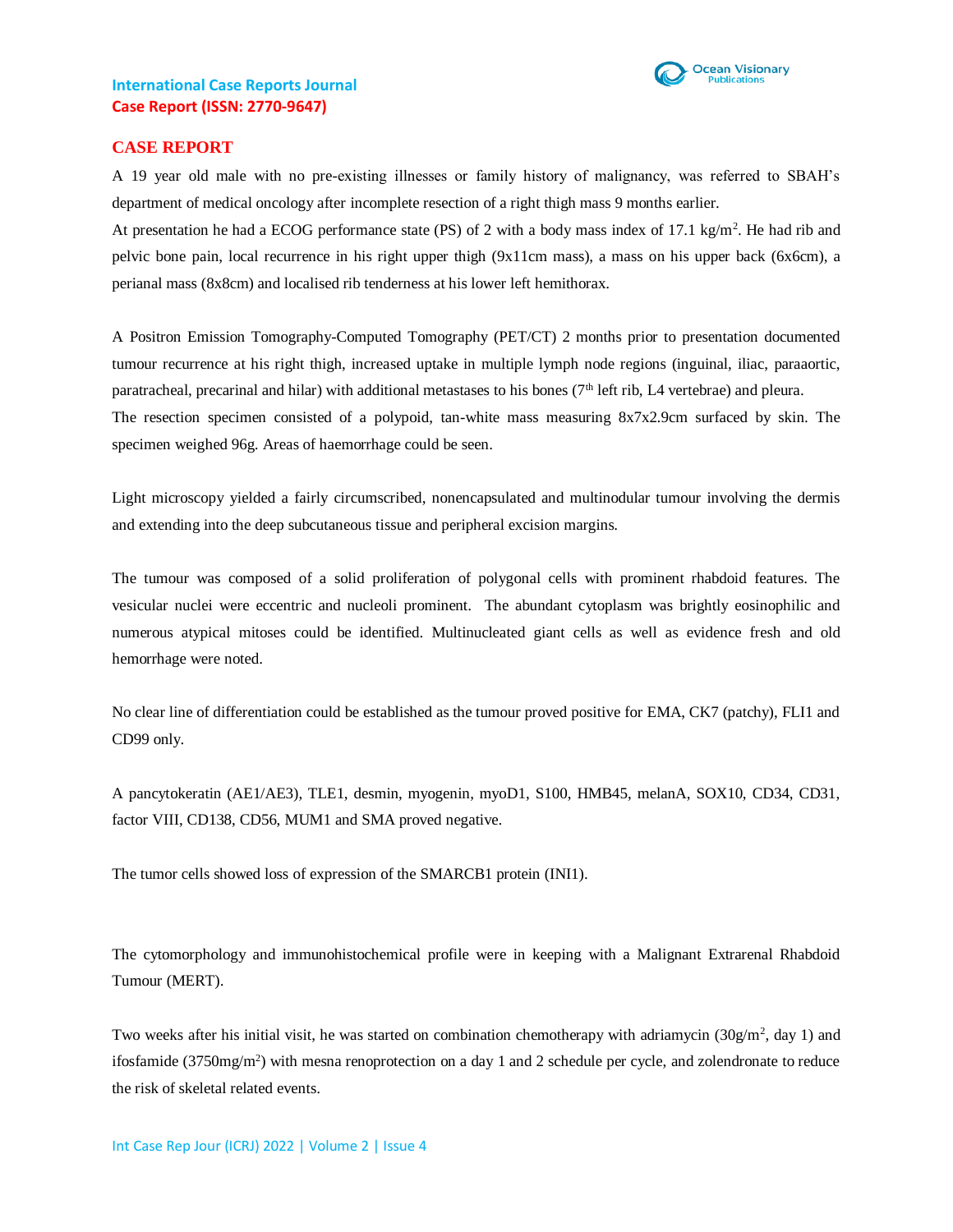

Three weeks later when presenting for his  $2<sup>nd</sup>$  cycle, his PS was 3 with a 3 day history of lower limb weakness (power 3/5), with bowel and bladder incontinence and 3x3 cm, grade 2 decubitus ulcer. A magnetic resonance imaging (MRI) scan confirmed spinal cord compression by a new mass at T6/7 vertebrae with early infiltration of the thoracic aorta, left hemidiaphragm and spleen, new lung, pleural and diffuse bone metastases. He was started on steroids and referred to the radiation oncology department for palliative radiotherapy.

Four weeks later his PS had now diminished to 4, his sacral ulcer was necrotic and was then down referred to his local hospital for supportive care and he infelicitously demised 5 days later.

#### **DISCUSSION**

MERT's are rare and aggressive tumours, as confirmed in this case report. Because of their rarity they present a management challenge. Multiple agents have been used for this malignancy with sombre results<sup>[1,2]</sup>, however a definitive chemotherapy regimen is yet to be identified, despite the inclusion of adriamycin being recognised as an important measure for survival.[1]

Monosomies, translocations and deletions involving chromosome 22 were the first genetic abnormalities identified with later studies recognising SMARCB1 aberrations, on the long arm of this chromosome, as the main oncogenic driving protein. Multiple therapies targeting this molecule, directly or indirectly, have been investigated with varying non-practice changing results.[2] A subtype of these tumours has also been found to be SMARCB1 negative<sup>[1]</sup> and this occurrence and its implication requires further evaluation.

Rhabdoid tumours at different sites and age groups have been shown to behave disparately $[1,2]$  and further study is required to underpin this divergence. Optimistically with more cases being reported globally, this cancer's molecular biology will be better understood and targeted therapy will be discovered; particularly for irresectable and metastatic disease.(Figures 1-5)



**Figure 1:** Hematoxylin and eosin preparation of the thigh mass. Sheets of uniform epithelioid cells with prominent nucleoli and abundant eosinophilic cytoplasm (100 X).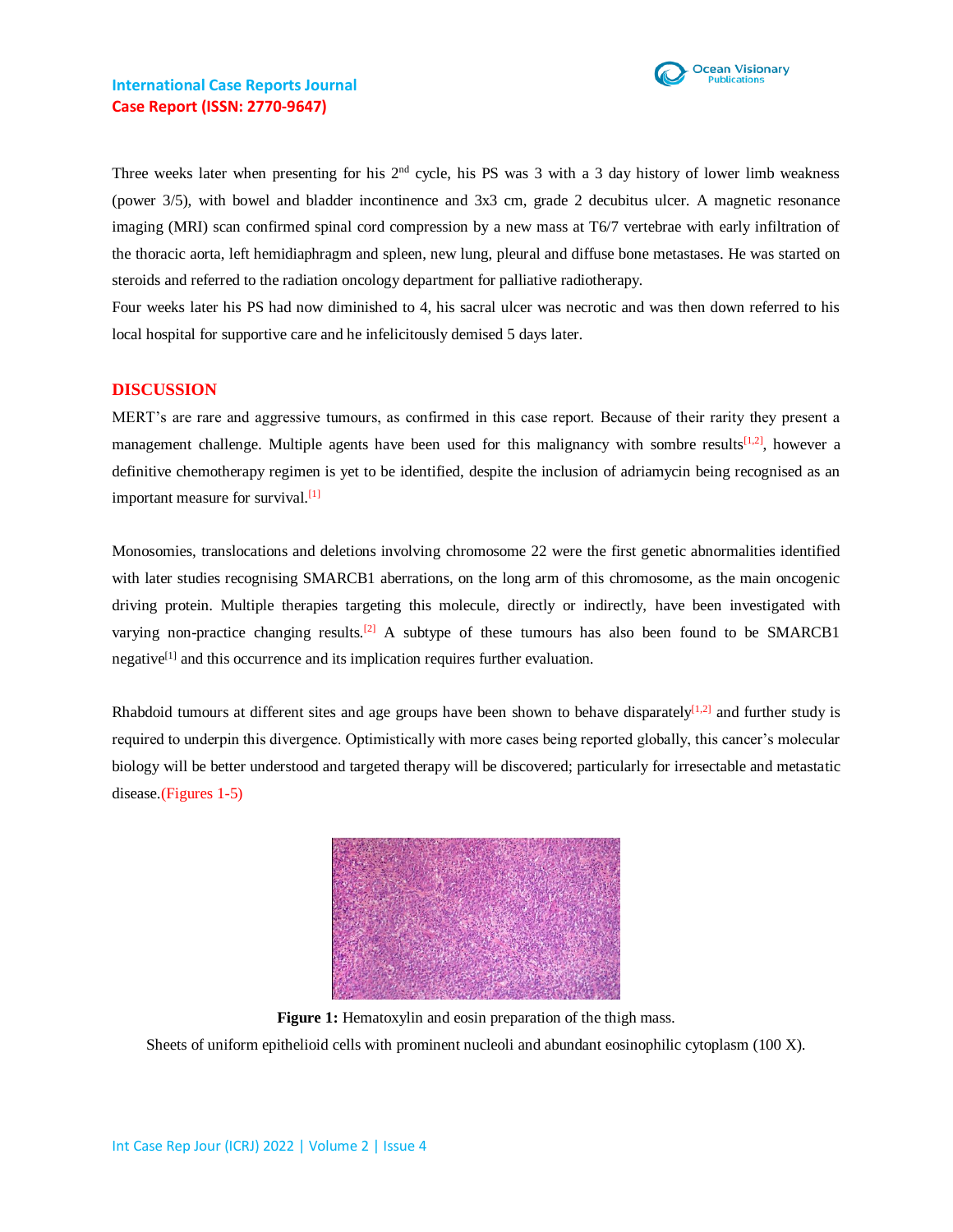

**International Case Reports Journal Case Report (ISSN: 2770-9647)**



Figure 2: Hematoxylin and eosin preparation of the thigh mass.

Tumour with prominent rhabdoid features (400 X).



**Figure 3:** Tumour cells showing loss of expression of the SMARCB1/INI1 protein (INI1 immunohistochemical



**Figure 4:** The tumour showed expression of EMA, CK7 and CD99.

**Figure 4A:** EMA immunohistochemical stain (200X)

**Figure 4B:** CK7 immunohistochemical stain (200X)

Figure 4C: CD99 immunohistochemical stain (200X).

## **References**

**1.** [Brennan B.M.D, Stiller C, Bourdeaut F. Extracranial Rhabdoid Tumours: What We Have Learned so far](https://pubmed.ncbi.nlm.nih.gov/23816299/)  and Future Directions. [Lancet Oncol. 2013;14:329-336.](https://pubmed.ncbi.nlm.nih.gov/23816299/)